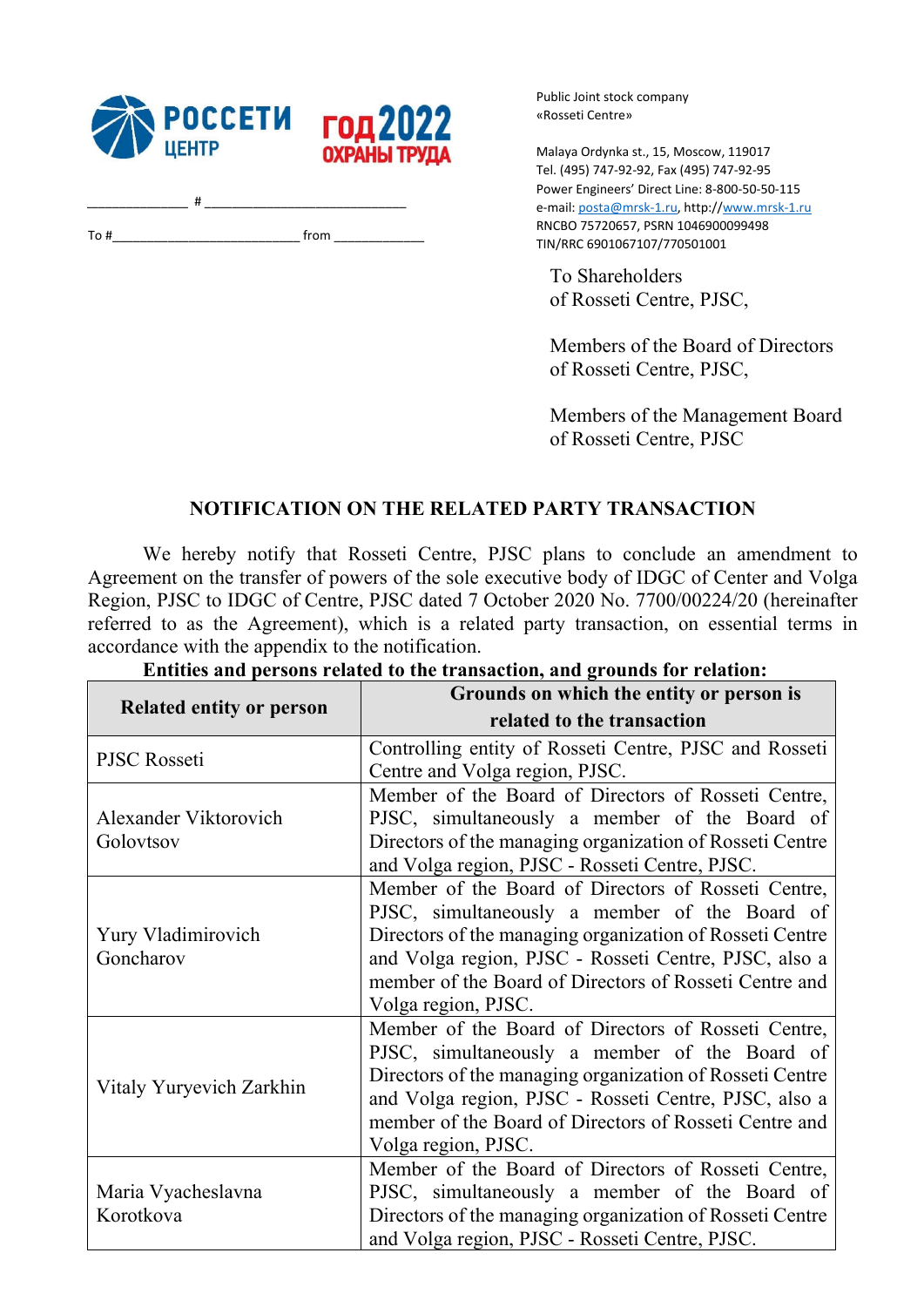| Daniil Vladimirovich<br>Krainskiy | Member of the Board of Directors of Rosseti Centre,<br>PJSC, simultaneously a member of the Board of<br>Directors of the managing organization of Rosseti Centre<br>and Volga region, PJSC - Rosseti Centre, PJSC.                                                                                                                                                                                                                                                                         |
|-----------------------------------|--------------------------------------------------------------------------------------------------------------------------------------------------------------------------------------------------------------------------------------------------------------------------------------------------------------------------------------------------------------------------------------------------------------------------------------------------------------------------------------------|
| Anastasiya Igorevna Krupenina     | Member of the Board of Directors of Rosseti Centre,<br>PJSC, simultaneously a member of the Board of<br>Directors of the managing organization of Rosseti Centre<br>and Volga region, PJSC - Rosseti Centre, PJSC.                                                                                                                                                                                                                                                                         |
| Andrey Vladimirovich<br>Mayorov   | Member of the Board of Directors of Rosseti Centre,<br>PJSC, simultaneously a member of the Board of<br>Directors of the managing organization of Rosseti Centre<br>and Volga region, PJSC - Rosseti Centre, PJSC, also a<br>member of the Board of Directors of Rosseti Centre and<br>Volga region, PJSC.                                                                                                                                                                                 |
| Igor Vladimirovich Makovskiy      | General Director, Chairman of the Management Board, a<br>member of the Board of Directors of Rosseti Centre,<br>PJSC, simultaneously holding the position of General<br>Director, Chairman of the Management Board, a member<br>of the Board of Directors of the managing organization<br>of Rosseti Centre and Volga region, PJSC - Rosseti<br>Centre, PJSC, also a member of the Board of Directors<br>and Chairman of the Management Board of Rosseti<br>Centre and Volga region, PJSC. |
| Alexey Valeryevich Molsky         | Member of the Board of Directors of Rosseti Centre,<br>PJSC, simultaneously a member of the Board of<br>Directors of the managing organization of Rosseti Centre<br>and Volga region, PJSC - Rosseti Centre, PJSC.                                                                                                                                                                                                                                                                         |
| Egor Vyacheslavovich<br>Prokhorov | Member of the Board of Directors of Rosseti Centre,<br>PJSC, simultaneously a member of the Board of<br>Directors of the managing organization of Rosseti Centre<br>and Volga region, PJSC - Rosseti Centre, PJSC.                                                                                                                                                                                                                                                                         |
| Alexander Viktorovich<br>Shevchuk | Member of the Board of Directors of Rosseti Centre,<br>PJSC, simultaneously a member of the Board of<br>Directors of the managing organization of Rosseti Centre<br>and Volga region, PJSC - Rosseti Centre, PJSC, also a<br>member of the Board of Directors of Rosseti Centre and<br>Volga region, PJSC.                                                                                                                                                                                 |
| Artem Gennadievich Aleshin        | Member of the Management Board of Rosseti Centre,<br>PJSC, simultaneously a member of the Management<br>Board of the managing organization of Rosseti Centre<br>and Volga region, PJSC - Rosseti Centre, PJSC, also a<br>member of the Management Board of Rosseti Centre and<br>Volga region, PJSC.                                                                                                                                                                                       |
| Olga Alexandrovna Danshina        | Member of the Management Board of Rosseti Centre,<br>PJSC, simultaneously a member of the Management<br>Board of the managing organization of Rosseti Centre<br>and Volga region, PJSC - Rosseti Centre, PJSC, also a<br>member of the Management Board of Rosseti Centre and<br>Volga region, PJSC.                                                                                                                                                                                       |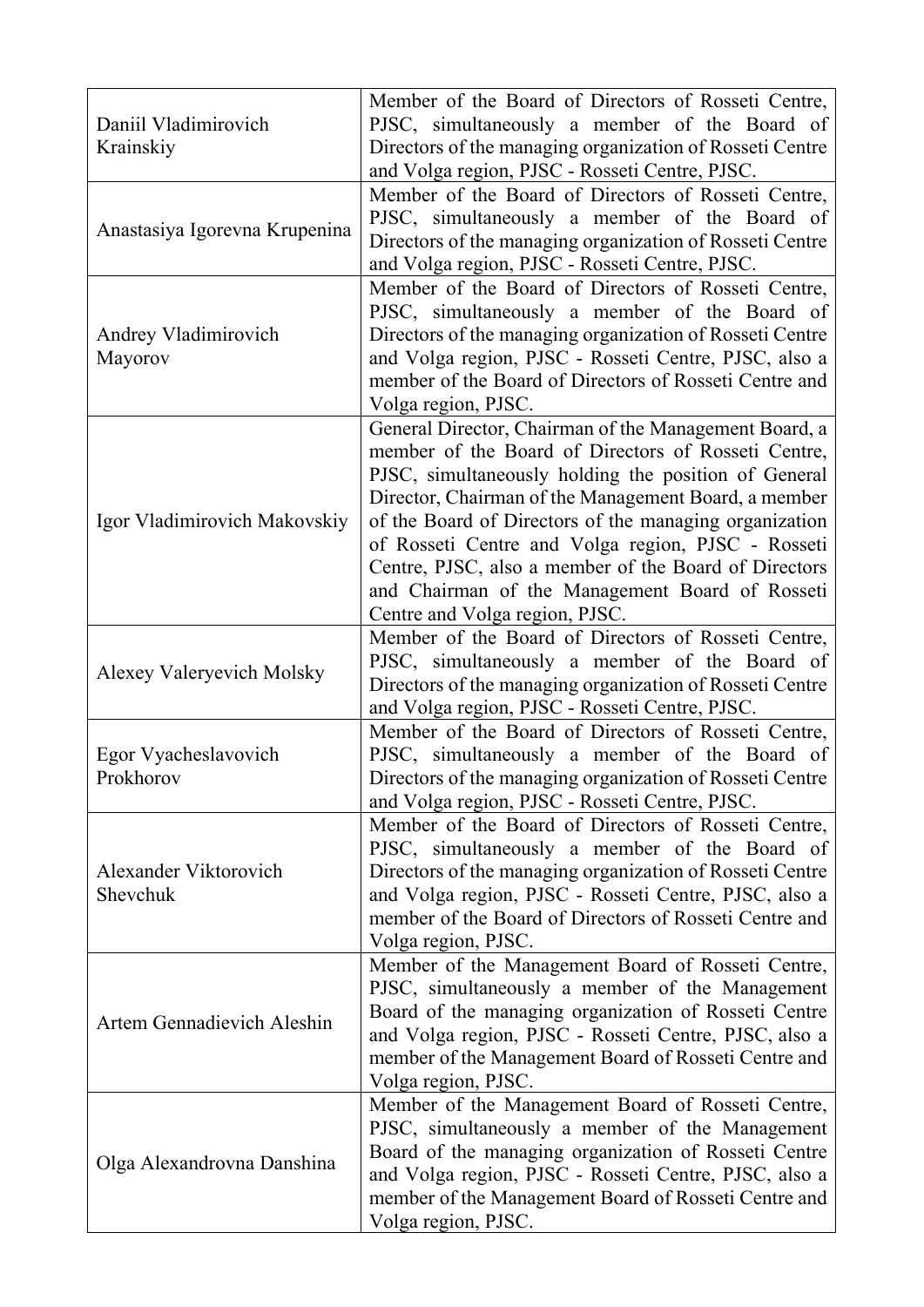| Alexander Vladimirovich<br>Egorychev | Member of the Management Board of Rosseti Centre,<br>PJSC, simultaneously a member of the Management<br>Board of the managing organization of Rosseti Centre<br>and Volga region, PJSC - Rosseti Centre, PJSC, also a<br>member of the Management Board of Rosseti Centre and<br>Volga region, PJSC. |
|--------------------------------------|------------------------------------------------------------------------------------------------------------------------------------------------------------------------------------------------------------------------------------------------------------------------------------------------------|
| <b>Yury Vadimovich Marakin</b>       | Member of the Management Board of Rosseti Centre,<br>PJSC, simultaneously a member of the Management<br>Board of the managing organization of Rosseti Centre<br>and Volga region, PJSC - Rosseti Centre, PJSC.                                                                                       |
| Vladislava Vladimirovna<br>Rezakova  | Member of the Management Board of Rosseti Centre,<br>PJSC, simultaneously a member of the Management<br>Board of the managing organization of Rosseti Centre<br>and Volga region, PJSC - Rosseti Centre, PJSC, also a<br>member of the Management Board of Rosseti Centre and<br>Volga region, PJSC. |
| Lyudmila Alexeevna<br>Sklyarova      | Member of the Management Board of Rosseti Centre,<br>PJSC, simultaneously a member of the Management<br>Board of the managing organization of Rosseti Centre<br>and Volga region, PJSC - Rosseti Centre, PJSC.                                                                                       |

Please note that in accordance with clause 2 of paragraph 1.1 of Article 81 of Federal Law No. 208-FZ of 26 December 1995 "On Joint Stock Companies" (hereinafter referred to as the JSC Law), Rosseti Centre, PJSC is obliged to send a notification of a related party transaction, not later than 15 (Fifteen) days before the date of conclusion of the Amendment.

In case of non-receipt after 15 (Fifteen) days from the date of sending this notification of the requirement to obtain consent to conclude the Amendment (paragraph 1 of Article 83 of the JSC Law), Rosseti Centre, PJSC has the right to conclude the Amendment without obtaining the consent of the General Meeting of Shareholders of Rosseti Centre, PJSC.

Appendix: The essential terms of the amendment to the agreement on the transfer of powers of the sole executive body of IDGC of Center and Volga Region, PJSC to IDGC of Centre, PJSC dated 7 October 2020 No. 7700/00224/20 on 1 sheet.

Deputy General Director for Corporate and Legal Activities signed by Olga A. Danshina (power of attorney dated 18 October 2021 No. D-TSA/215)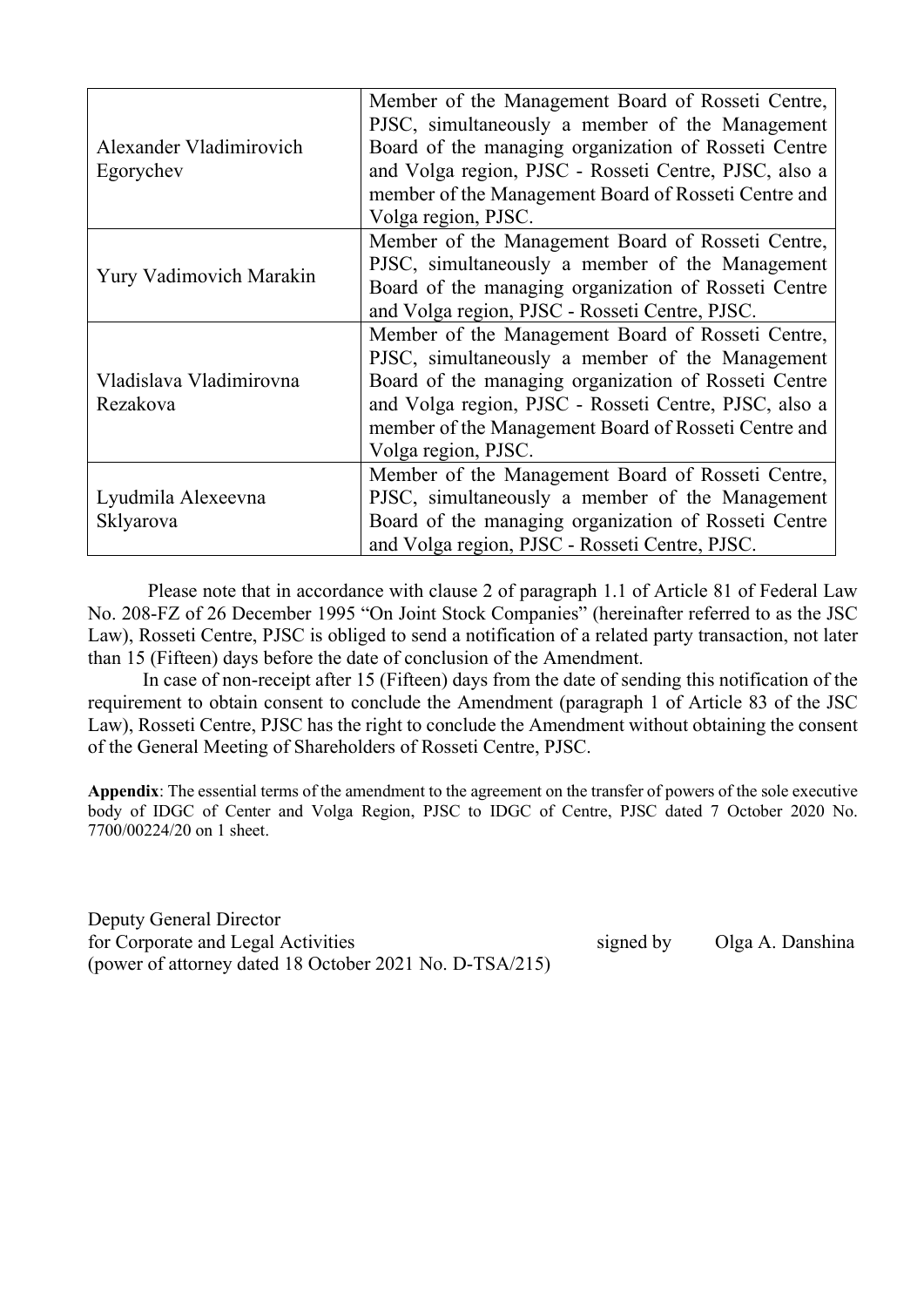## The essential terms of the amendment to the agreement on the transfer of powers of the sole executive body of IDGC of Center and Volga Region, PJSC to IDGC of Centre, PJSC dated 7 October 2020 No. 7700/00224/20 (hereinafter - the Amendment)

#### Parties to the Amendment:

Public Joint stock company «Rosseti Centre» (Rosseti Centre, PJSC) – (the Managing Organization);

Public Joint stock company «Rosseti Centre and Volga region» (Rosseti Centre and Volga region, PJSC) – (the Company).

## Subject of the Amendment:

Amendments to the Agreement on the transfer of powers of the sole executive body of IDGC of Center and Volga Region, PJSC to IDGC of Centre, PJSC dated 7 October 2020 No. 7700/00224/20 (hereinafter referred to as the Agreement):

«1. The names of the parties in the text of the Agreement shall be read as Public Joint stock company «Rosseti Centre» (the Managing Organization) and Public Joint stock company «Rosseti Centre and Volga region» (the Company).

2. To read the first clause of paragraph 7.4.3 of the Agreement as follows:

«For achieving 100% for all KPIs, the variable component of remuneration to be paid at the end of the reporting year is determined in the amount equal to 2% of the Company's net profit (in addition to VAT calculated at the rate stipulated by the current legislation of the Russian Federation), calculated in accordance with Russian standards for the formation of financial statements.».

## Price:

The Managing Organization's remuneration consists of two parts:

(1) The constant component is paid to the Managing Organization for the provision of services for the exercise of the powers of the sole executive body.

(2) The variable component of remuneration is paid for the effectiveness of management of the Managing Organization in the provision of services for the exercise of the powers of the sole executive body.

The constant component of the remuneration.

The settlement period is a calendar quarter. The amount of the quarterly remuneration to the Managing Organization starting from 2020 is 125 000 000 (One hundred twenty five million) rubles 00 kopecks, plus VAT 25 000 000 (Twenty five million) rubles 00 kopecks.

For 2021 and subsequent years, the amount of remuneration to the Managing Organization is determined in accordance with an amendment to the Agreement. The amount of the quarterly remuneration for 2021 and subsequent years cannot be higher than the amount of the quarterly remuneration of the Managing Organization in 2020, increased by the consumer price index for the corresponding years, determined in accordance with the Forecast of socio-economic development by the Ministry of Economic Development of the Russian Federation. If the Parties do not conclude such an amendment, the amount of quarterly remuneration for 2021 and subsequent years is equal to the last quarterly remuneration agreed by the Parties in writing.

The amount of the constant component of the remuneration is determined in accordance with the Cost estimate of the constant component of the remuneration for exercising the powers of the sole executive body (Appendix # 6 to the Agreement).

The constant component of the remuneration for an incomplete quarter is paid in proportion to the actual time, expressed in days, of the exercise of the powers of the sole executive body by the Managing Organization in the corresponding reporting quarter.

The variable component of the remuneration is paid under the following conditions: